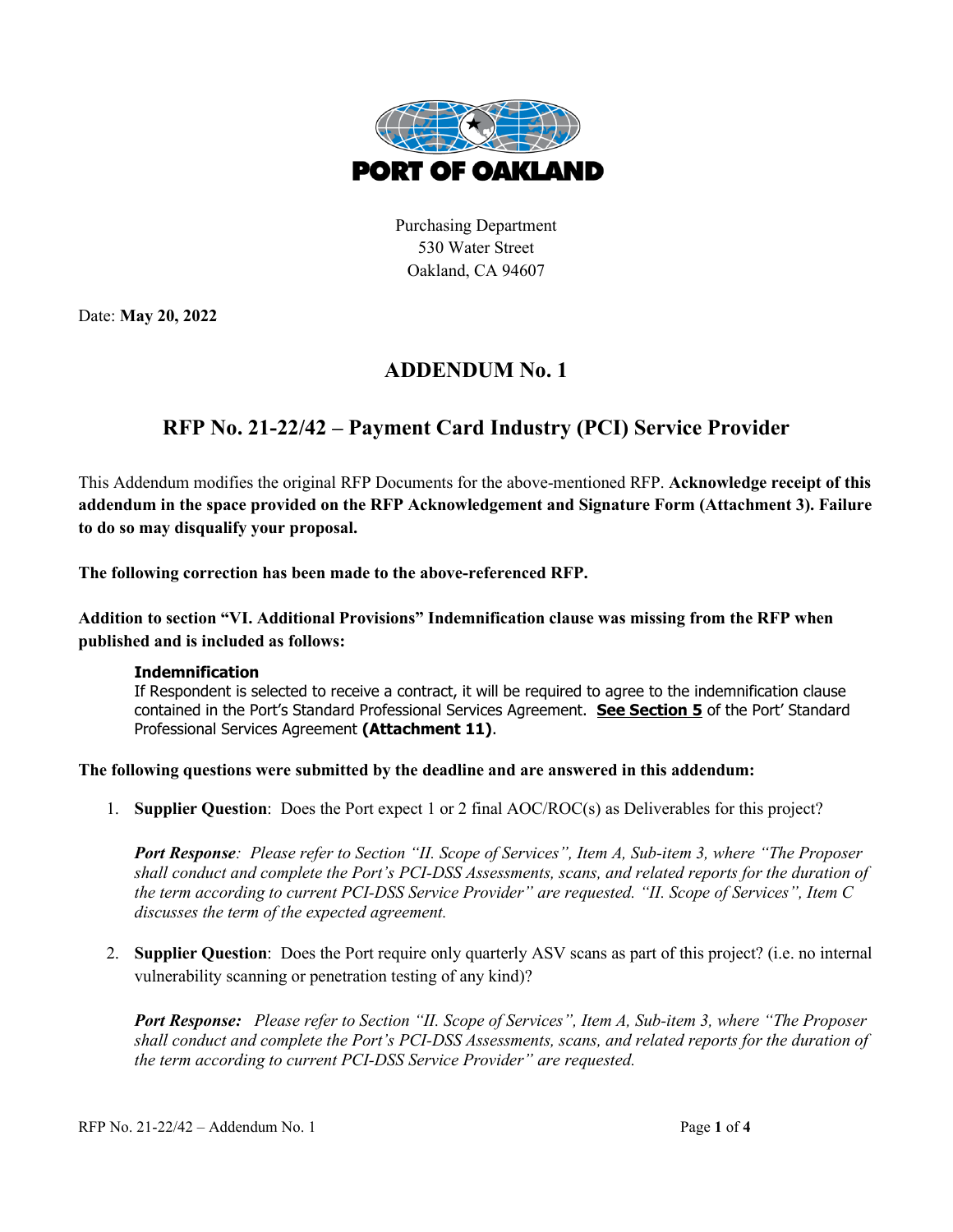3. **Supplier Question**: How many external IPs will there be in scope for ASV scanning?

*Port Response: Anticipate scanning all Port External IP addresses. The Port has approximately 400 external IP addresses, with approximately 20 active and responsive.*

4. **Supplier Question**: What is the Port's current annual PCI certification date?

*Port Response: This is not relevant to the proposal. Please refer to Section "II. Scope of Services", Item A, Sub-item 5 for the expected timeline for initial deliverables. This is irrespective of existing or previous certifications by any prior vendor(s).*

*5.* **Supplier Question**: Are there any Port owned or Port managed infrastructure assets that transmit credit card data? If, "yes" – who is responsible for handling the in-transit credit card data?

*Port Response: Please refer to Section "II. Scope of Services", Item A, Sub-items 1a and 1b.*

6. **Supplier Question**: Is there an incumbent QSA and, if so who is the incumbent and is a copy of the incumbent's latest contract available?

*Port Response: The Port will not be furnishing any information from previous vendor(s).*

7. **Supplier Question**: Are Appendix F contractual terms negotiable?

*Port Response: Please note section "III. Port Policy and Other Requirements", item 5 the last part of the paragraph in bold provided here as a courtesy: Any objections to any provisions in the Port's Standard Professional Services Agreement and/or this RFP must clearly be identified in your proposal. Changes are discouraged.*

*8.* **Supplier Question**: Does the Port already have an ASV scanning product that the Port would like the contractor to use for the ASV scans or should that product be included in the proposal?

*Port Response: Please include it in the proposal.*

*9.* **Supplier Question**: Are required PCI Penetration Tests included in this scope or does the Port have a different vendor providing PCI Penetration tests?

*Port Response: Please include any necessary tests to certify compliance as per Section "II. Scope of Services", Item A, Sub-item 5: "The Proposer shall conduct and complete the Port's PCI-DSS Assessments, scans, and related reports for the duration of the term according to current PCI-DSS Service Provider Level 1 Compliance Requirements".*

10. **Supplier Question**: Is there a not-to-exceed budget for this requirement?

*Port Response: No, but costs are weighted according to Section "V. Evaluation Criteria".*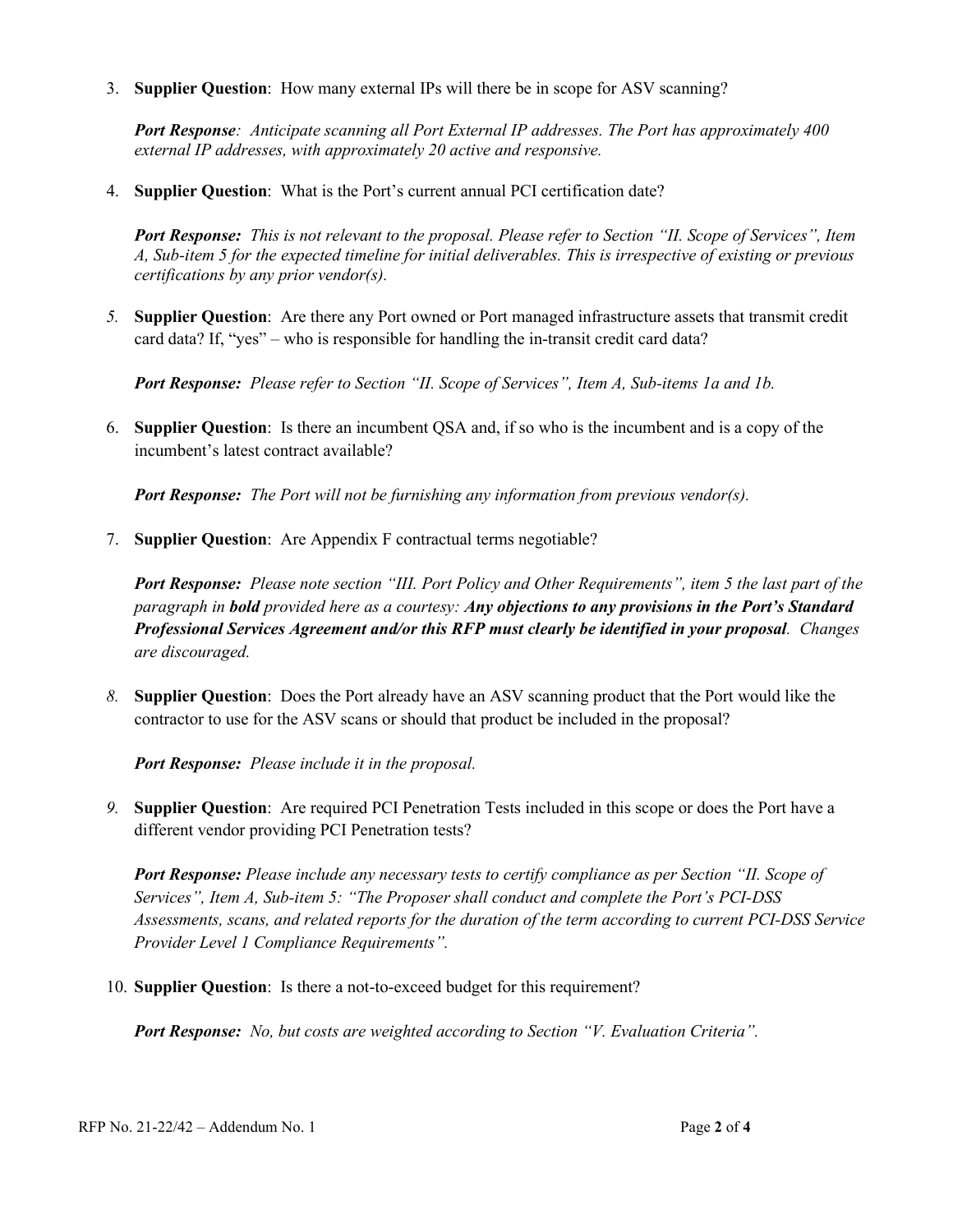11. **Supplier Question**: Given the COVID-19 pandemic, can work be performed remotely to the maximum possible extent?

*Port Response: Yes, however any testing that requires connectivity to Port systems must be done on site. The Port complies with all state and local mandates regarding COVID-19.*

12. **Supplier Question**: Can we provide the ASV service with the help of a partner?

*Port Response: The RFP and attachments speak to subcontractors. Please identify any subcontractors and their qualifications in your Proposal as requested.*

- 13. **Supplier Question**: Apart from the ROC and the quarterly ASV external scans, please confirm if you also need the following:
	- Quarterly internal network scans.
	- Annual external network penetration test.
	- Annual internal network penetration test.
	- Annual segmentation testing.

*Port Response: Please include any necessary tests to certify compliance as per Section "II. Scope of Services", Item A, Sub-item 5: "The Proposer shall conduct and complete the Port's PCI-DSS Assessments, scans, and related reports for the duration of the term according to current PCI-DSS Service Provider Level 1 Compliance Requirements".*

14. **Supplier Question**: If internal scans/pentests are in scope, how many live internal IP addresses are in scope?

*Port Response: Approximately 3,000.*

*15.* **Supplier Question**: If segmentation testing is in scope, in order to gauge the amount of effort that will be needed as part of segmentation testing, can you clarify how many CDE network segments exist and how many non-CDE network segments exist?

*Port Response: Assume approximately 3 CDE segments and approximately 75 non-CDE segments*

16. **Supplier Question**: Please provide the number of physical locations in scope.

*Port Response: For Scope Section A, there is one location (Oakland International Airport). For Scope Section B, there can be up to three (3) locations within Oakland.*

17. **Supplier Question**: Apart from port-owned kiosks, terminals, etc. are any applications currently used as well for processing parking payments? Any PA DSS certified applications in use?

*Port Response: The parking payment application is maintained and certified by the Port's parking provider and is not part of the scope of this RFP.*